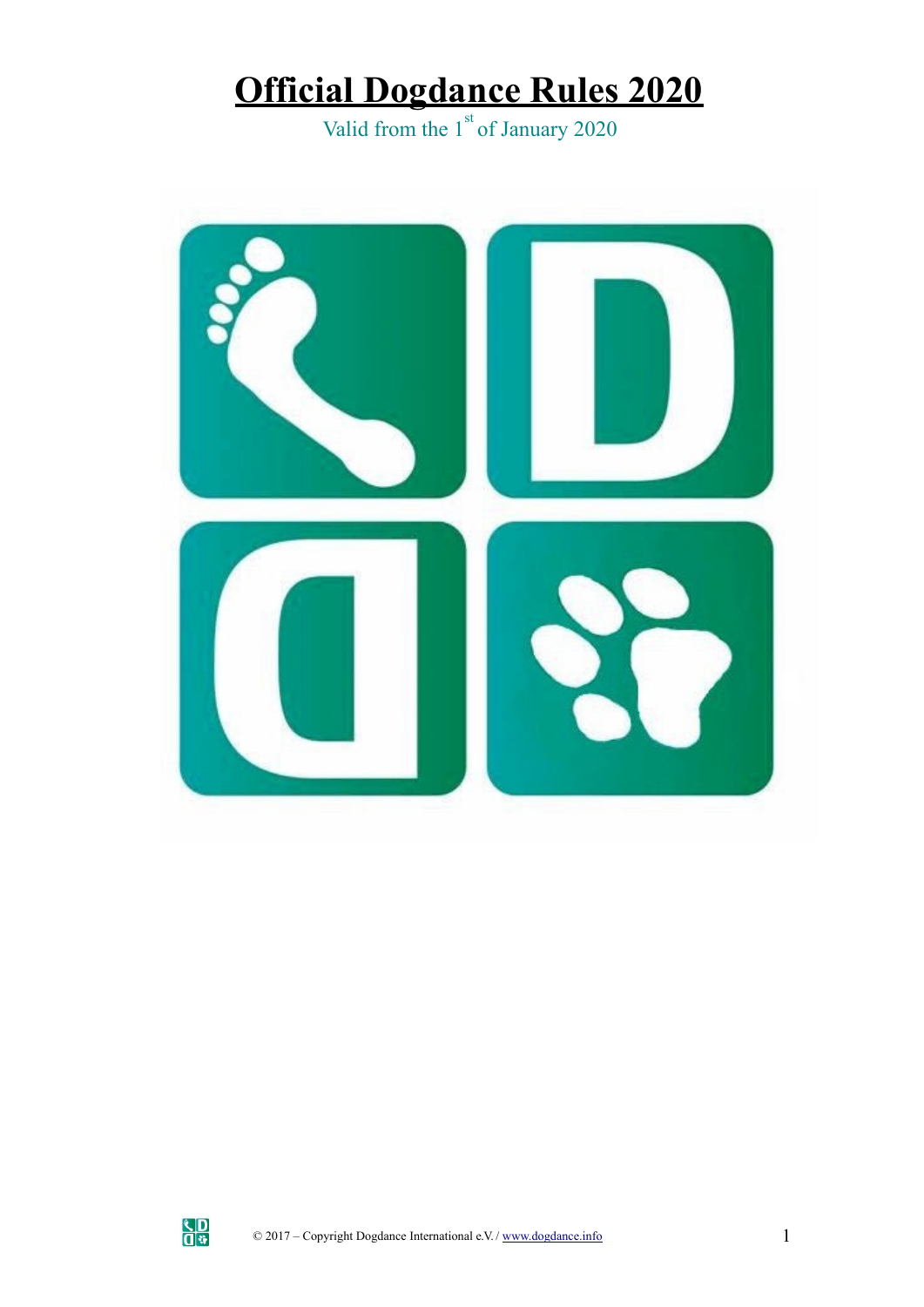# **Table of contents**

| Page 2  | Table of contents                                       |
|---------|---------------------------------------------------------|
| Page 3  | General rules                                           |
| Page 4  | Dogdance                                                |
| Page 5  | Package Rule HTM & Freestyle                            |
| Page 6  | <b>Fun Classes</b>                                      |
| Page 8  | <b>Official Classes</b>                                 |
| Page 9  | <b>Marks</b>                                            |
| Page 10 | Deductions                                              |
| Page 12 | Disqualifications                                       |
| Page 13 | Music lengths                                           |
| Page 14 | Moving up in official classes                           |
| Page 15 | Record booklets                                         |
| Page 16 | Props                                                   |
| Page 17 | Ring                                                    |
| Page 18 | Judges                                                  |
| Page 20 | Head judge                                              |
| Page 21 | Information for organisers and competitors              |
| Page 22 | Bitches in season, bitches in breeding/pregnant bitches |

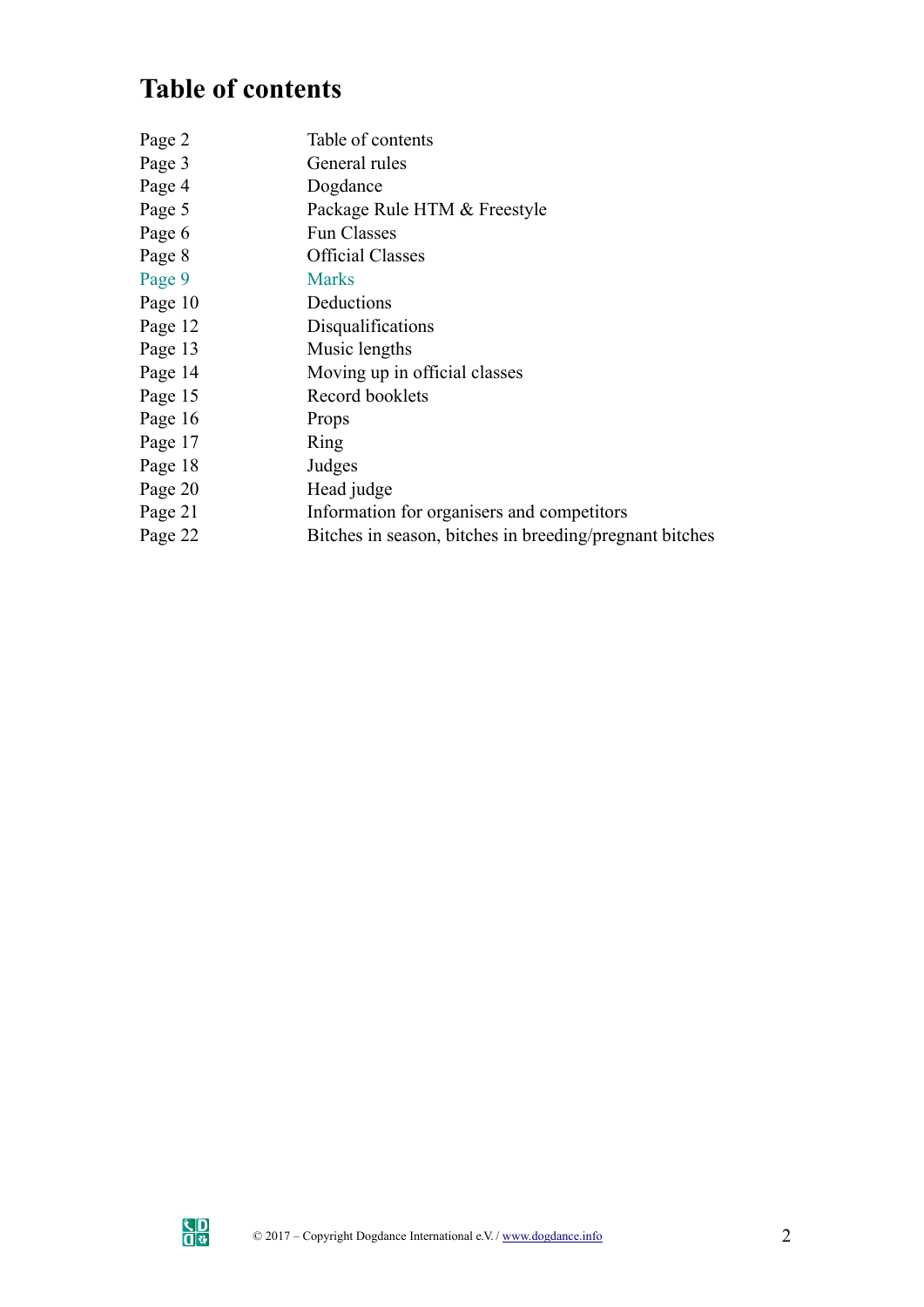# **General rules**

- Every dog with or without pedigree can take part in any Dogdance Competition held under the rules of the DDI.
- Every dog with or without pedigree can earn (national as well as international) DDI- titles in this sport.
- No membership in a club or organisation is required to organise or participate in a Dogdance Competition.
- Membership in the Club Dogdance International e.V. is optional.
- Every person can take part in Dogdance Competitions regardless of age or (dis-) abilities!
- The purpose of any Dogdance performance is to showcase the team's and especially the dog's mental and physical qualities in the most appropriate and positive style.
- Every dog and every person can form a Dogdance team and perform their routine together!
- The focus of the performance should be on the dog, and its qualities should be portrayed.
- Fair and kind handling of the dog is self-evident!
- The handler is responsible for his dog at all times.
- The health and well-being of the dog has to be preserved under all circumstances.
- The following punitive equipment (pinch, choke, electric collar) are not tolerated at the competition, nor on the venue of the event. Neither will be unfair treatment of the dog be accepted. Both will lead to sending off from the venue!
- The dog can be led into the ring on a lead, using a collar, harness or halter, but these need to be removed prior to the routine and be deposited outside the ring.
- Slightly decorated collars may be retained during the routine. Any other equipment or training aid has to be removed prior to the routine and deposited outside the ring.
- No further decoration of the dog is allowed.
- The person should be dressed appropriately; a costume can help to enhance the interpretation of the theme.
- The costume should never overshadow the dog or affect the dog's work.
- A dog may start with a muzzle as a necessary precaution if the handler wishes.
- Dogs subject to a muzzle order must start with muzzle.
- Entries to competitions are binding and the starting fee is owed to the organizer, even if the team does not show up at the competition.

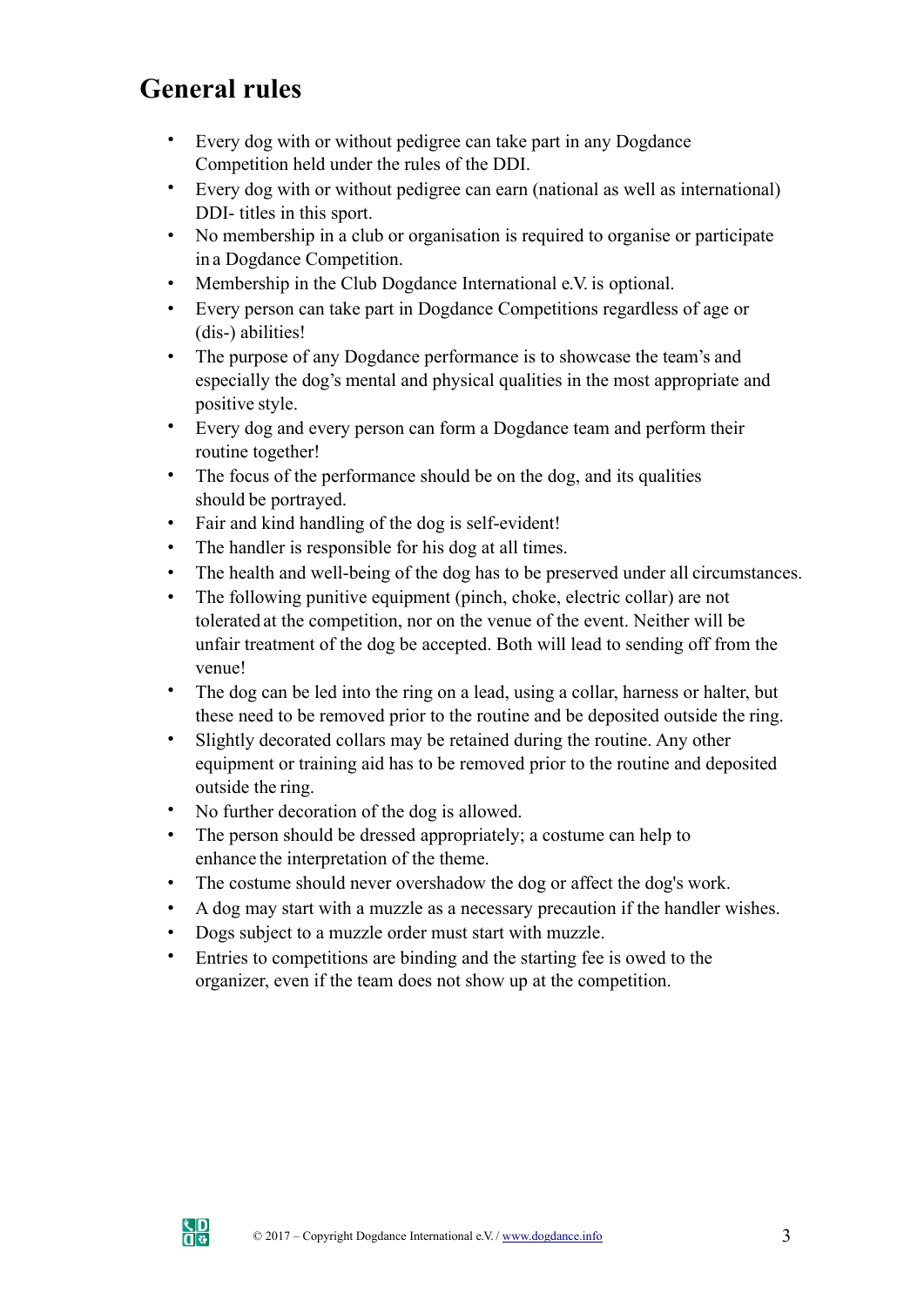# **Definition Dogdance**

Dogdance is separated in two independent divisions

- Dogdance Freestyle (FS)
- Dogdance Heelwork to music (HTM).

#### **Definition Dogdance Freestyle**

In Freestyle a team can freely choose from all tricks and heelwork positions and create a choreography. In addition there will further be no restrictions and limitations of elements!

#### **Definition Dogdance Heelwork to Music**

In Heelwork the dog should be in one of 18 defined heelwork positions at least 75 % of the choreography.

- The dog always stays in the same position in relation to the handler, either standing or moving in any direction.
- The aim of a HTM presentation is a dog working close to the handler.
- The distance between dog and handler should be preferably small.
- Physical contact between dog and handler in heelwork positions is not required.
- A potentially high consistency in keeping heelwork positions is desirable.
- A heelwork position always should be recognizable as a heelwork position.

Transitions from one heelwork position to another or back into the same position are seen as Freestyle elements and therefore be counted into the 25% of FS elements in a HTM class. Crawling, limping, jumping, standing or walking on the hind legs always belong to the 25% of FS elements.

Offering HTM classes in Dogdance competitions stays voluntary.

A special *package rule* has to be obeyed for all official classes (see further below).

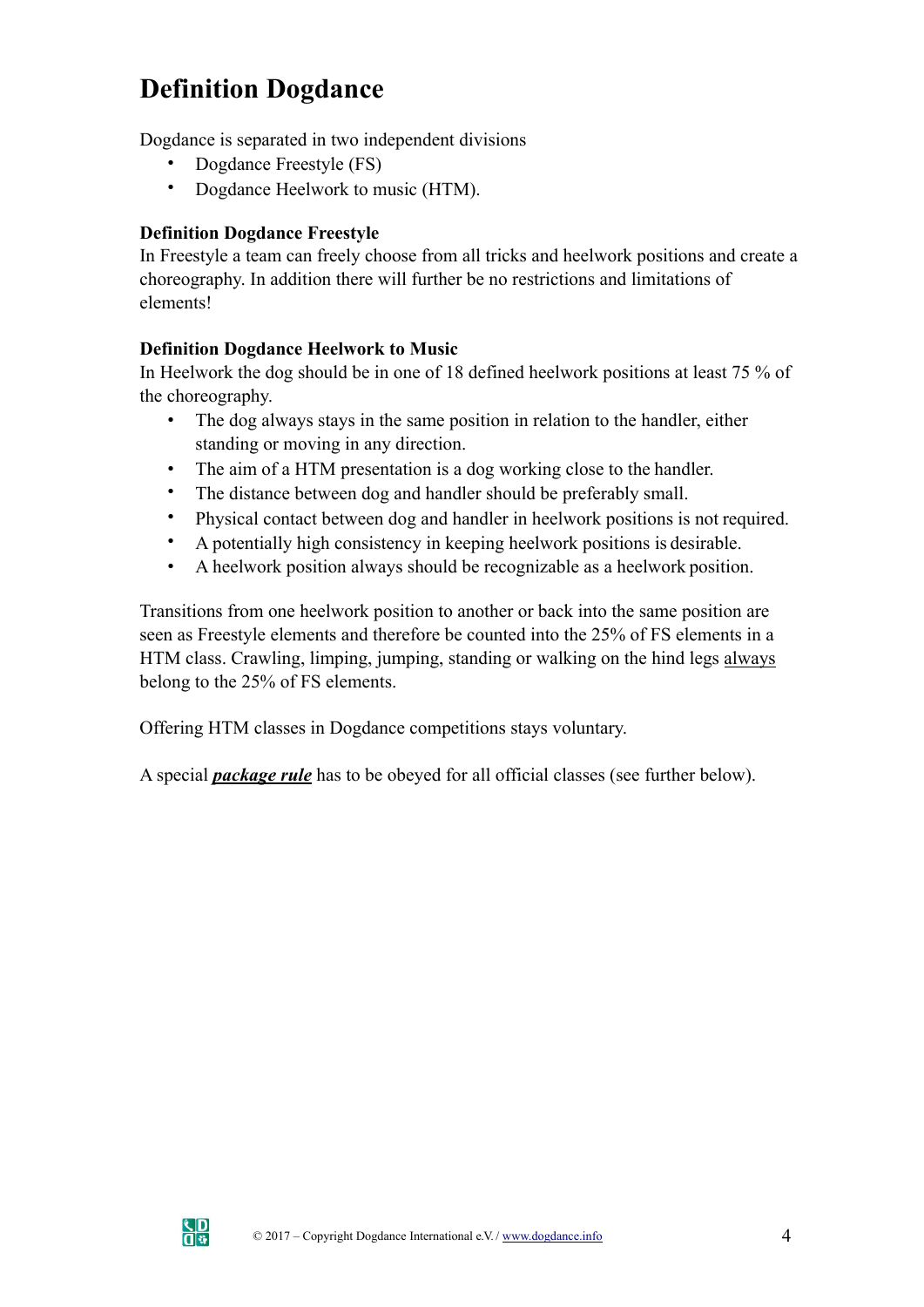# **Package rule for HTM & Freestyle**

An organiser must offer at least one of the packages below if he is offering any official classes at his competition.

### **HTM Package**

HTM 1 HTM 2 HTM 3 HTM Seniors & Handicap

#### **Freestyle Package**

FS 1 FS 2 FS 3 FS Seniors & Handicap

The Organiser chooses, which package (HTM package or Freestyle package) he wants to offer. He can also offer both packages at his competition (meaning all HTMclasses incl. HTM-Seniors/Handicaps as well as all FS-Classes incl. FS-Seniors/ Handicaps).

The package has to be declared clearly when publishing the Competition on the DDIwebsite and the Headjugde checks it at the Competition.

#### **Special Competitions**

Special competitions can be applied to the executive committee of DDI.

This gives organisers the opportunity to offer only individual classes, for example if the basic conditions for a competition don't allow to offer a full package.

An application for a special competition can be sent to the comittee of the DDI prior to the announcement of the competition.

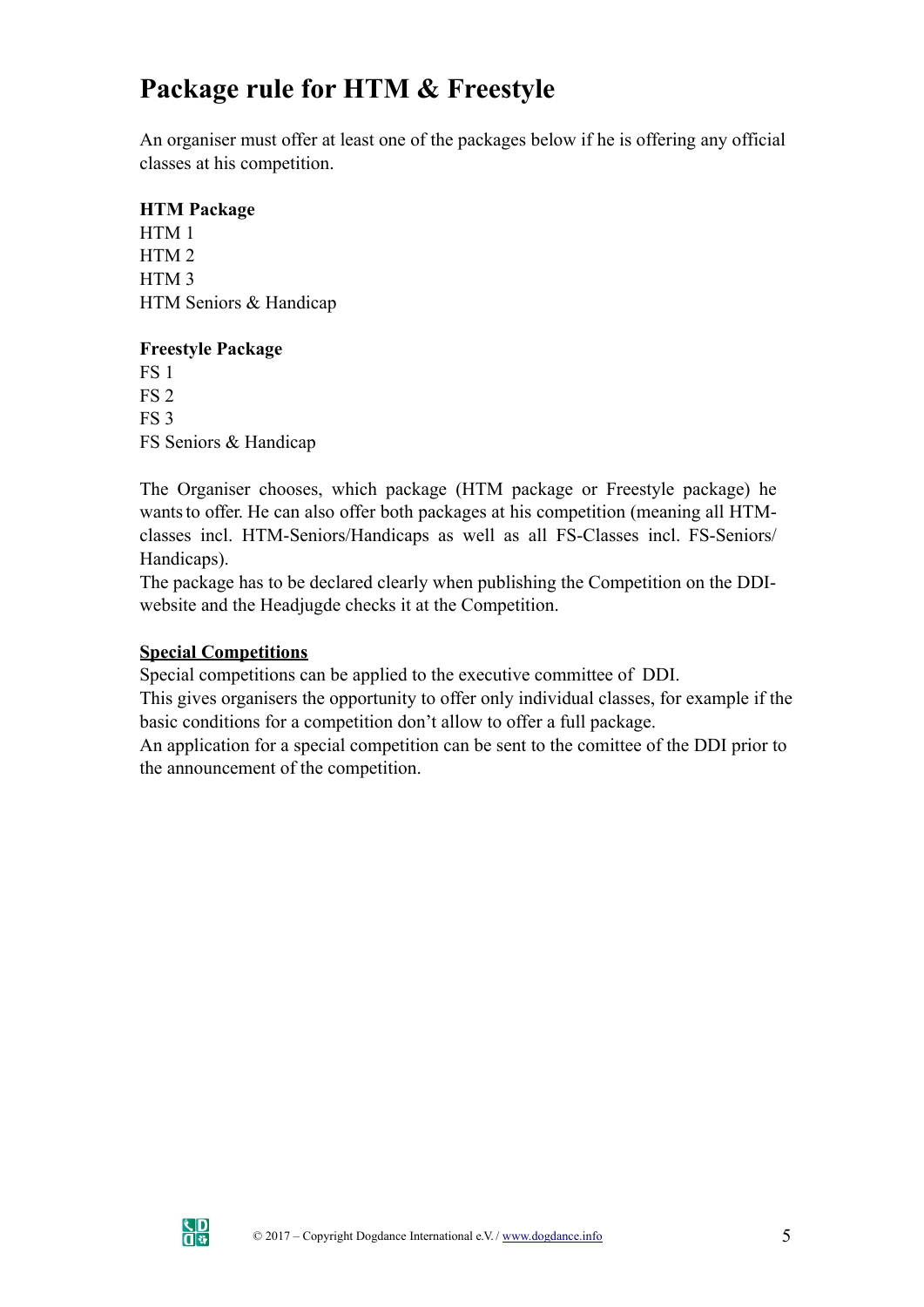# **Fun Classes (in general)**

- Dogs from the age of 6 months on the day of competition can enter the fun classes.
- Certain moves (jumps, crawl, any move standing on hind legs, any backward move, and any other move that may harm the young dog's growth) are forbidden up to the age of 15 months!
- The use of motivation (food, toys, etc.) and training tools (clickers, targets, etc.)is allowed in all fun classes.
- Every team can enter fun classes as often as they wish.
- This also applies for any dog entered in official classes.
- A dog can be entered in a Fun class and an official class in the same competition.
- A maximum of 1 entry per day is allowed for dogs younger than 15months.
- A maximum of 2 entries per day is allowed for all other dogs.
- (But always bear in mind, that already one entry per day can be a lot for a dog, so always do what's best for your dog!)
- There is no judging by points in the fun classes.
- The teams will not be compared with each other in the Fun classes!
- No rankings will be established in the fun classes. Every Team will be judged only by its individual level and abilities seen on the day.
- The judges will give some written and spoken feedback meant as constructive criticism.

## **Possible Fun classes (FS)**

| <b>Beginner</b>       | Only open for teams that enter their very first competition.                    |
|-----------------------|---------------------------------------------------------------------------------|
| Open                  | Open to all teams of all levels.                                                |
|                       | <b>Seniors &amp; Handiacp</b> For dogs over 8 and/or handlers over 60 years and |
|                       | For dogs and/or handlers with a physical disability.                            |
| <b>Trio</b>           | 1 handler with 2 dogs.                                                          |
| Quartet               | 2 handlers with 2 dogs.                                                         |
| <b>Groups</b>         | More than 2 persons with more than 2 dogs.                                      |
| <b>Lucky Dip</b>      | The music for each team will be drawn during the registration.                  |
|                       | Afterwards the teams can prepare a routine and/or improvise to                  |
|                       | the given music.                                                                |
| <b>Training class</b> | By using a wish feedback sheet (dogdance info, Downloads,                       |
|                       | English), handlers can inform the judges which specific                         |
|                       | feedback they want to have.                                                     |

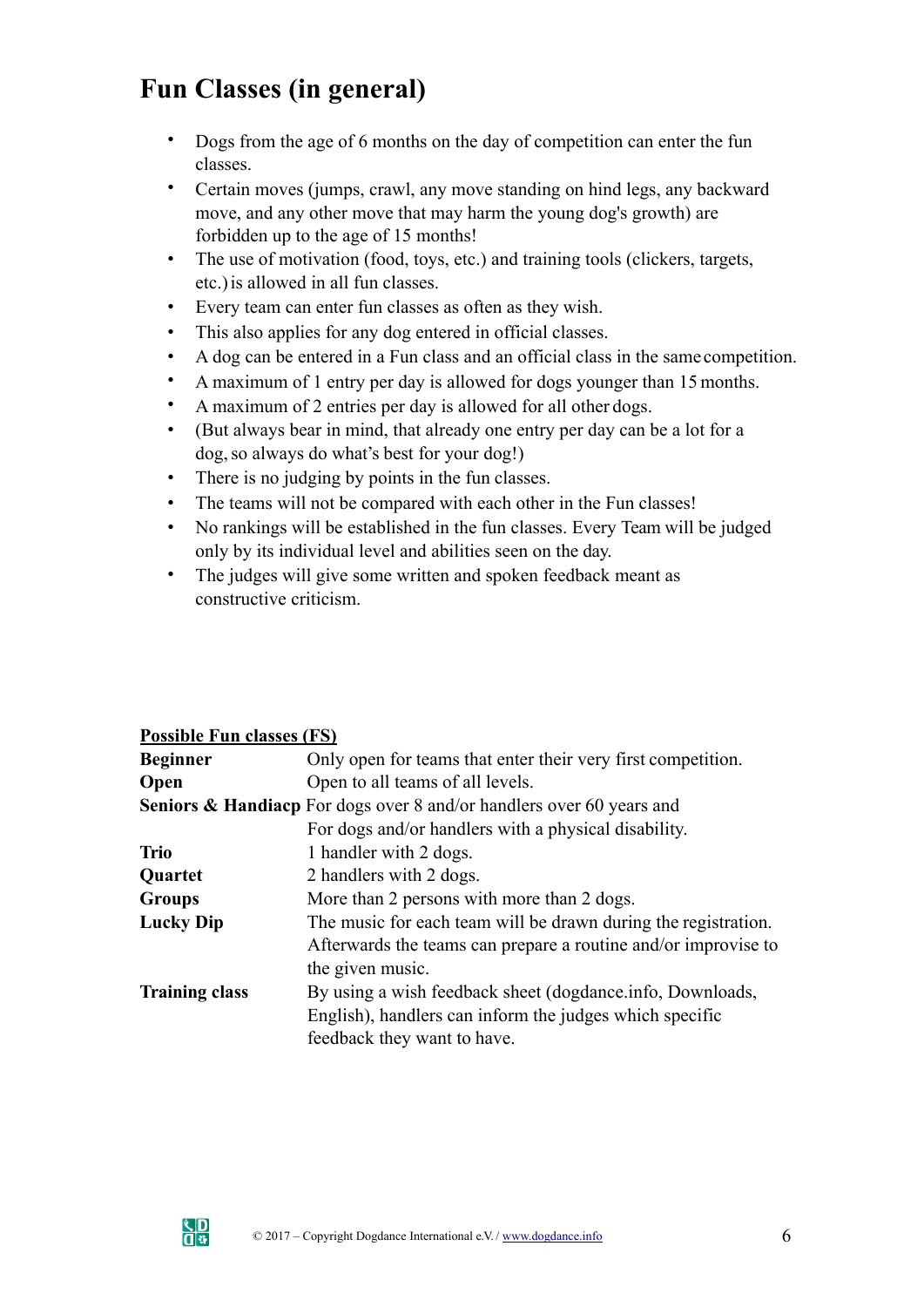#### **Possible Fun classes (HTM)**

| <b>Beginner</b>  | Only open for teams that enter their very first competition.                             |
|------------------|------------------------------------------------------------------------------------------|
| Open             | Open to all teams of all levels.                                                         |
|                  | <b>Seniors &amp; Handicap</b> For dogs over 8 and/or handlers over 60 years and for dogs |
|                  | and/or handlers with a physical handicap.                                                |
| <b>Groups</b>    | More than 2 persons with more than 2 dogs.                                               |
| <b>Lucky Dip</b> | The music for each team will be drawn during the registration.                           |
|                  | Afterwards the teams can prepare a routine and/or improvise to                           |
|                  | the given music.                                                                         |
|                  | <b>Training class</b> By using a wish feedback sheet (dogdance info, Downloads,          |
|                  | English), handlers can inform the judges which specific                                  |
|                  | feedback they want to have.                                                              |
|                  |                                                                                          |

The organiser is free to offer further fun classes. The definition of those classes is up to the organiser, but need to be clearly stated in the invitation to the competition.

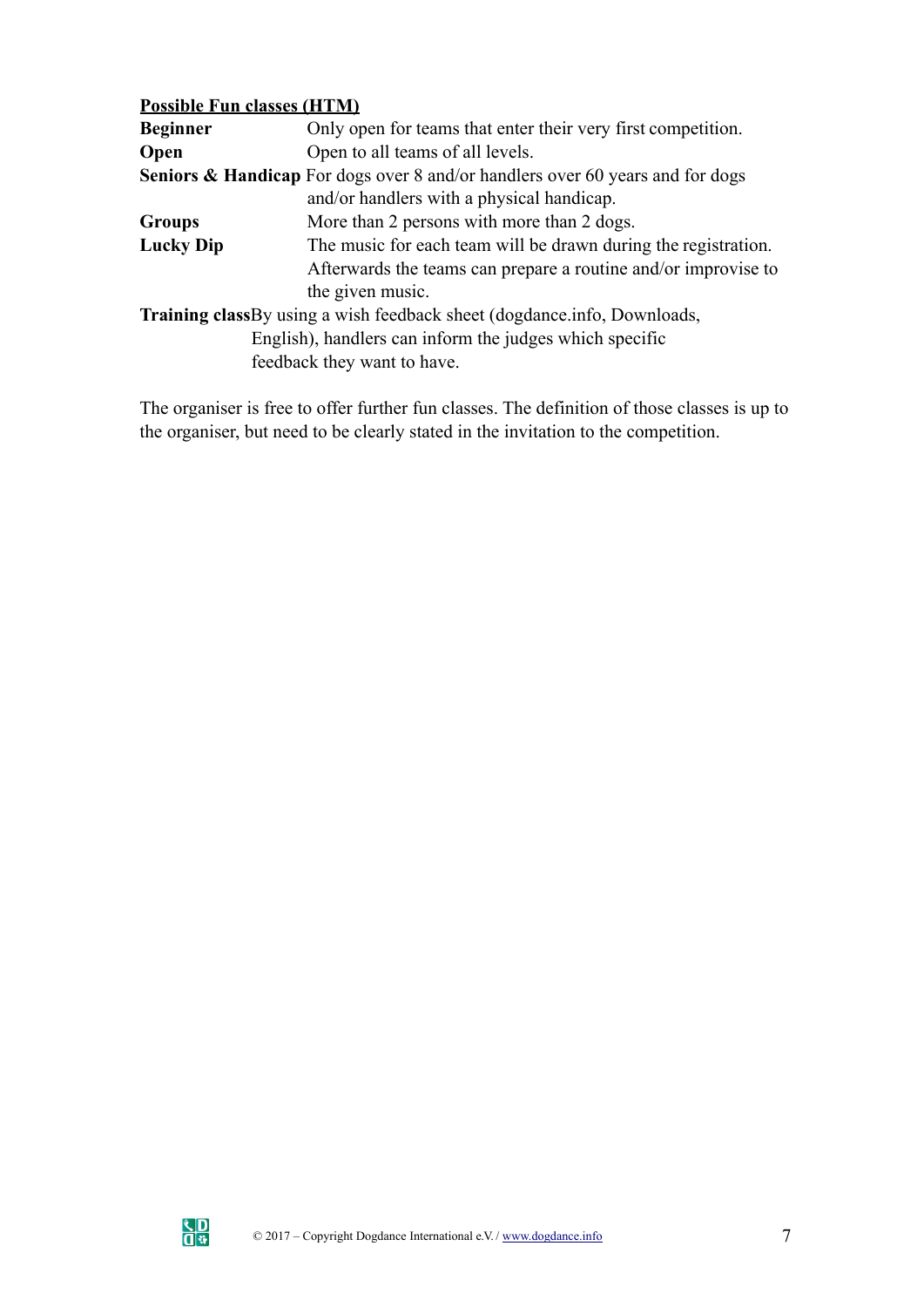# **Official classes (in general)**

- The minimum age for a dog to be eligible for any official class is 15 months on the day of the competition.
- At no time in the official classes Motivators and Trainingtools such as food, toys, clicker, targets, Jackpots, etc.) allowed in the ring.
- All training and motivational aids can be left outside the ring and can be given to the dog after the routine when he has left the ring.
- The dog shall not re-enter the ring once he has left the ring after the routine!
- If the organiser offers a separate training and warm-up area all reinforcers and training aids can be used there.
- Entries in classes "Juniors" and "Seniors" are voluntary.
- Once a dog is entered in "Seniors  $\&$  Handicap" in one category (HTM or FS), he is no longer eligible for any other official class 1-3 in this division. Entries in Trio or Quartett are still possible!
- Juniors can also enter official classes 1-3. In these classes they will receive moving up points, to be inscribed in the official record booklet.
- A maximum of 2 entries per dog per day is allowed.
- (But bear in mind, that one entry per day can be quite a lot for a dog, so always do what's best for your dog!)
- **Handicaps for official classes Seniors and Handicap**
- An extra note describing the handicap of the dog must be filled in and attached to the judges evaluation sheet. If there is no handicap it must be mentioned likewise.
- The ranking goes according to the points each team received.
- If two handlers have reached the same total points, the Team with a higher score in Teamwork, will be placed first. If still equal, the points in "Flow", then "Dynamism", then "Execution" will be taken into account.
- There is open judging. After the competition the individual marks from each judge will be published (judges will be made anonymous i.e. judge 1-2-3).

#### **Possible official classes**

| (FS) Class 1                     |                                                                          |  |  |  |
|----------------------------------|--------------------------------------------------------------------------|--|--|--|
| Class <sub>2</sub>               |                                                                          |  |  |  |
| Class 3                          | Dogs from the age of 3 years                                             |  |  |  |
| Seniors & Handicap               | Dogs from the age of 8 and dogs with a handicap<br>1 handler with 2 dogs |  |  |  |
| <b>Trio</b>                      |                                                                          |  |  |  |
| <b>Quartet</b>                   | 2 handlers with 2 dogs                                                   |  |  |  |
| <b>Juniors</b>                   | Junior handlers up to 16 years                                           |  |  |  |
| <b>Possible official classes</b> |                                                                          |  |  |  |
| (HTM) Class 1                    |                                                                          |  |  |  |
| Class <sub>2</sub>               |                                                                          |  |  |  |
| Class 3                          | Dogs from the age of 3 years                                             |  |  |  |
| <b>Seniors and Handicap</b>      | Dogs from the age of 8 and dogs with a handicap                          |  |  |  |

#### **Organisers please make note of the FS- and HTM-Package-Rule!**

**Juniors** Junior handlers up to 16 years

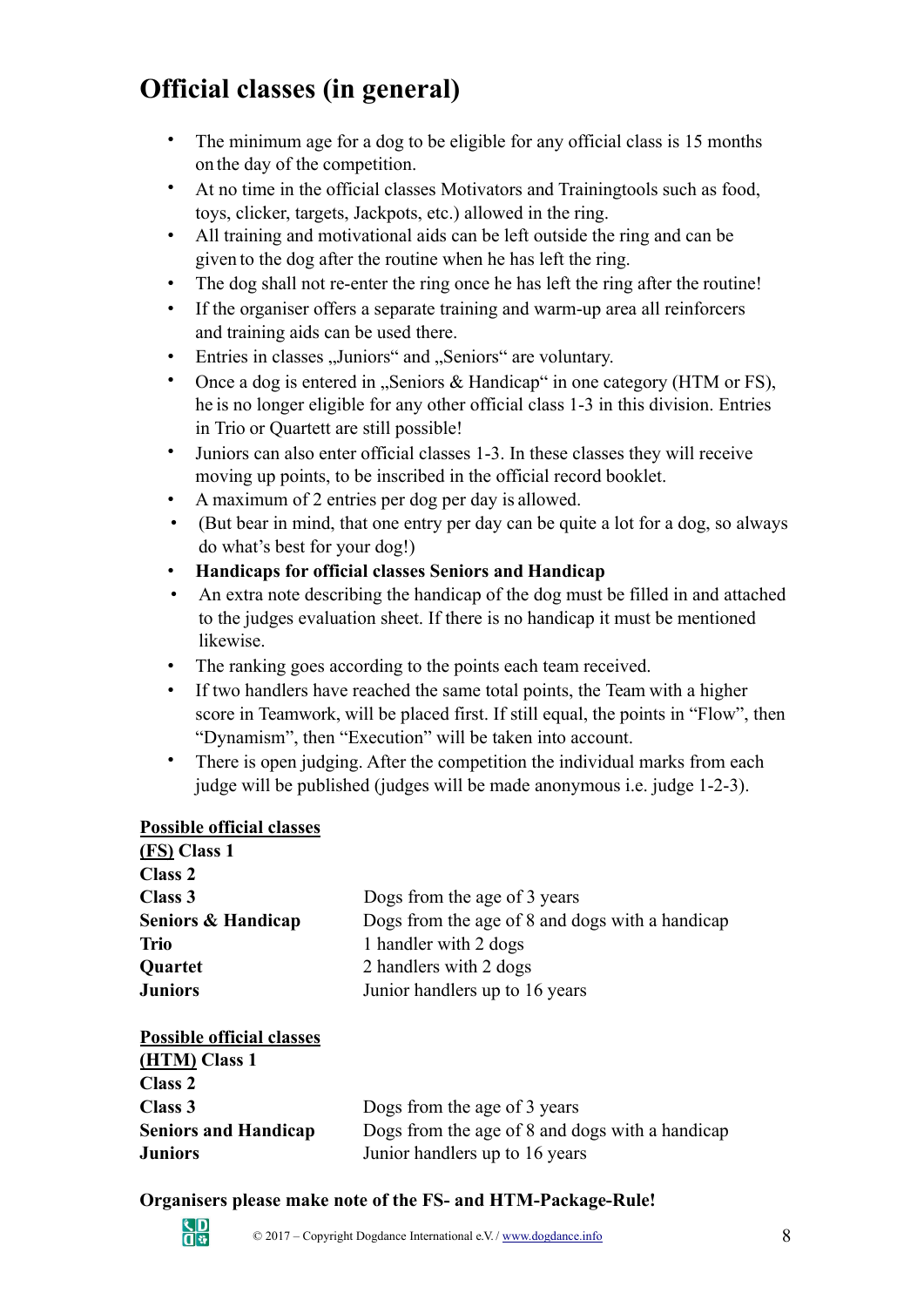# **Marks**

| <u>Artistic Impression</u>                               | max. 100 Points                                       |  |  |
|----------------------------------------------------------|-------------------------------------------------------|--|--|
| <u>Teamwork*</u>                                         | max. 25 Points                                        |  |  |
| Charisma and motivation of the dog<br>$\bullet$          |                                                       |  |  |
| Working as a team<br>$\bullet$                           |                                                       |  |  |
| Charisma of the handler                                  |                                                       |  |  |
|                                                          | * (Will be marked double in class Seniors & Handicap) |  |  |
| <b>Dynamism</b>                                          | max. 25 Points                                        |  |  |
| Dancing expression<br>٠                                  |                                                       |  |  |
| Rhythmic variation, accentuation, conforming to tempo    |                                                       |  |  |
| Musical Interpretation                                   |                                                       |  |  |
| <b>Concept</b>                                           | max. 25 Points                                        |  |  |
| Choice of music<br>٠                                     |                                                       |  |  |
| Idea                                                     |                                                       |  |  |
| Realisation                                              |                                                       |  |  |
| Choreography*                                            | max. 25 Points                                        |  |  |
| Development & Structure<br>٠                             |                                                       |  |  |
| Ringuse / Balance<br>٠                                   |                                                       |  |  |
| Positioning in the ring $&$ alignment<br>٠               |                                                       |  |  |
|                                                          | * (Will be marked double in class Seniors & Handicap) |  |  |
| <b>Technical Merit</b>                                   | max. 100 Points                                       |  |  |
| <b>Flow</b>                                              | max. 25 Points                                        |  |  |
| Constancy<br>$\bullet$                                   |                                                       |  |  |
| Timing                                                   |                                                       |  |  |
| Transitions                                              |                                                       |  |  |
| <b>Execution</b>                                         | max. 25 Points                                        |  |  |
| Signaling<br>٠                                           |                                                       |  |  |
| Reaction to signals                                      |                                                       |  |  |
| Execution                                                |                                                       |  |  |
| Content*                                                 | max. 25 Points                                        |  |  |
| Moves (heelwork positions in HTM) $\&$ combinations<br>٠ |                                                       |  |  |
| Balance of tricks & moves                                |                                                       |  |  |
| Variations.                                              | * (Will not be marked in class Seniors & Handicap)    |  |  |
|                                                          |                                                       |  |  |
| Difficulty*                                              | max. 25 Points                                        |  |  |
| Moves                                                    |                                                       |  |  |
| Combinations                                             |                                                       |  |  |

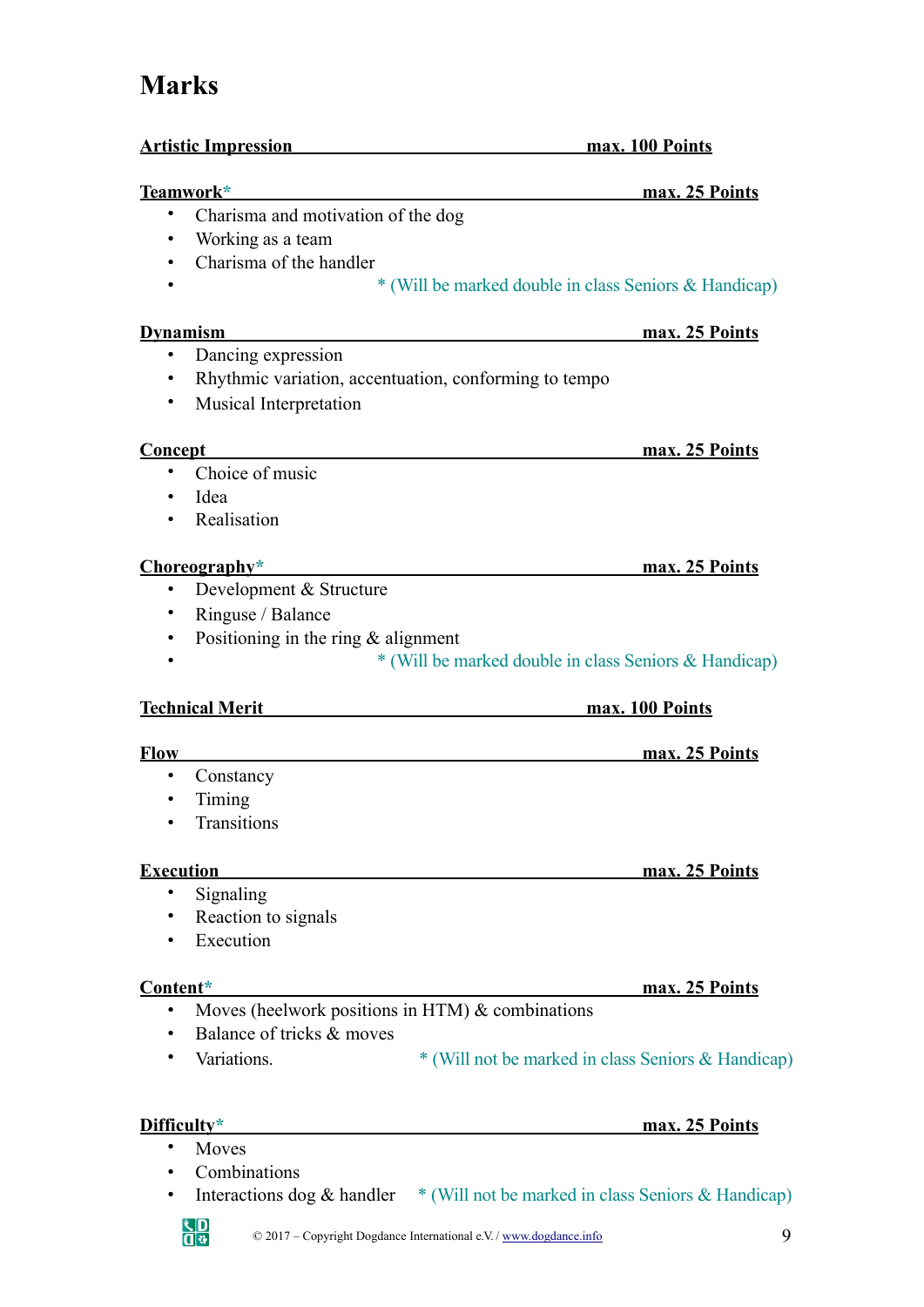# **Deductions**

#### **Vocalisations (max. 20 points)**

- A maximum of 20 points can be deducted for barking, whining, squeaking or other vocalisations.
- Snapping the air will also be considered in this category.

### **Health of the dog not considered (max. 20 points)**

- The health and well-being of the dog shall never be jeopardized. This is at any given moment the responsibility of the handler.
- There can be points deducted if there are visible physical impairments during the execution of a move (for example dog breaks of in the middle of a move, bucklesin the legs, is hesitating to start certain moves, avoids further repetitions, etc.) or if the dog is showing problems (such as struggling to return to a fluent movement, irregular movements, dog does not move smoothly "ticking" or limping) after a strenuous element/move.
- Jumps that are not adapted to the floor (for example slippery carpet) and dog is landing badly, slides or falls.
- Dangerous props, dog is sliding or falling of, as the props are slippery or wobbly, …
- In the class Seniors & Handicap the judges will take into account the Handicap of the dog which was handed to them prior to the competition. If any handicaps or problems in the movement that are related to the mentioned condition are visible, the judges will not deduct for them.
- But also in the class Seniors & Handicap any problem getting worse due to performed moves will lead to deductions.

## **Improper use of costume and/or props (max. 20 points)**

- There should be a relation between the choreography and the prop(s) and/or costume if not, the judges can deduct points.
- Every prop carried into the ring has to be used in an appropriate manner in the choreography
- It should be clearly visible that the handler is in control when dog engages with the props.
- Chewing on, playing with or destroying the prop will also lead to deductions.
- See also Props page 12.

#### **Music overtime or shortage**

• One point will be deducted per second over- or undertime.

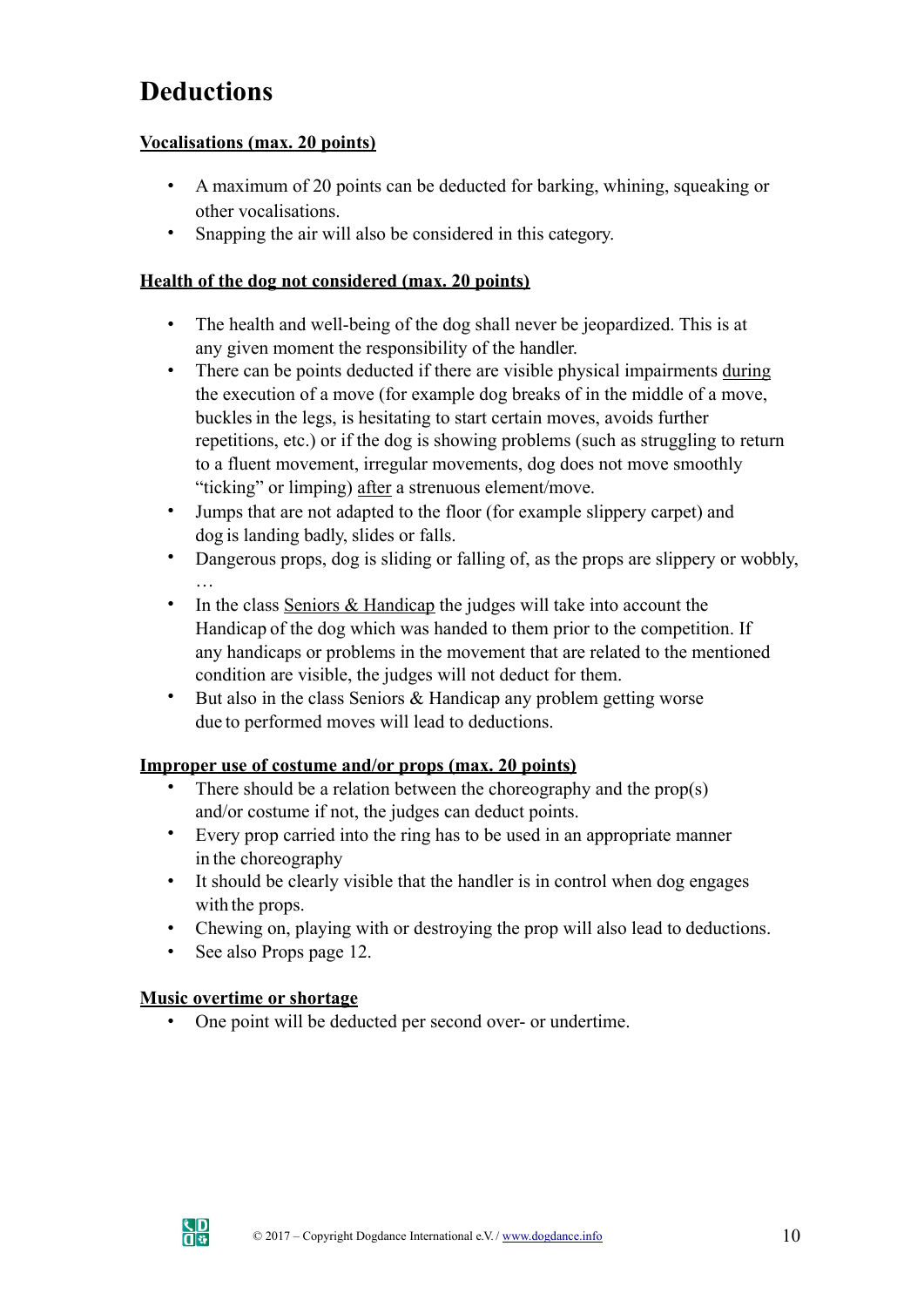## **Misconduct in the ring (max. 20 points)**

The following misconducts can lead to deductions from the moment the team enters the ring until it leaves the ring:

- Verbal-aggressive behaviours: harsh, unfriendly and severe command giving.
- Mental pressure: applying pressure on the dog, physical intimidation or restricting the dogs movements using body language.
- Touching in a manipulative way: Pushing or moving the dog into a position, prevent him from freely moving, etc.
- Leaving and re-entering the ring before the start of the music or after the end of the routine by dog and or owner will lead to deductions. This is after the team has entered the ring the first time after the judges have given the ring clear signal. An exception is if the judges signal the team, that it can leave the ring (for example when there are problems with the music, etc.)

### **From entrance of the ring until the start of the music & from end of the routine until leaving the ring:**

A friendly interaction or friendly touching the dog is allowed as long as the dog clearly likes it.

Carrying the dog into the ring before the start and carrying the dog out of the ring after the end of the routine is allowed.

## **Active touching the dog during the routine (max. 20 points)**

The following rule only is valid from the start of the music until the end of the music! Any active touching of the dog (initiated by the handler) during the routine will lead to deductions.

Active touching can be: Helping the dog to perform a move, holding the dog, securing the dog during moves, stroking or caressing the dog, manipulations, etc. This list is not conclusive!

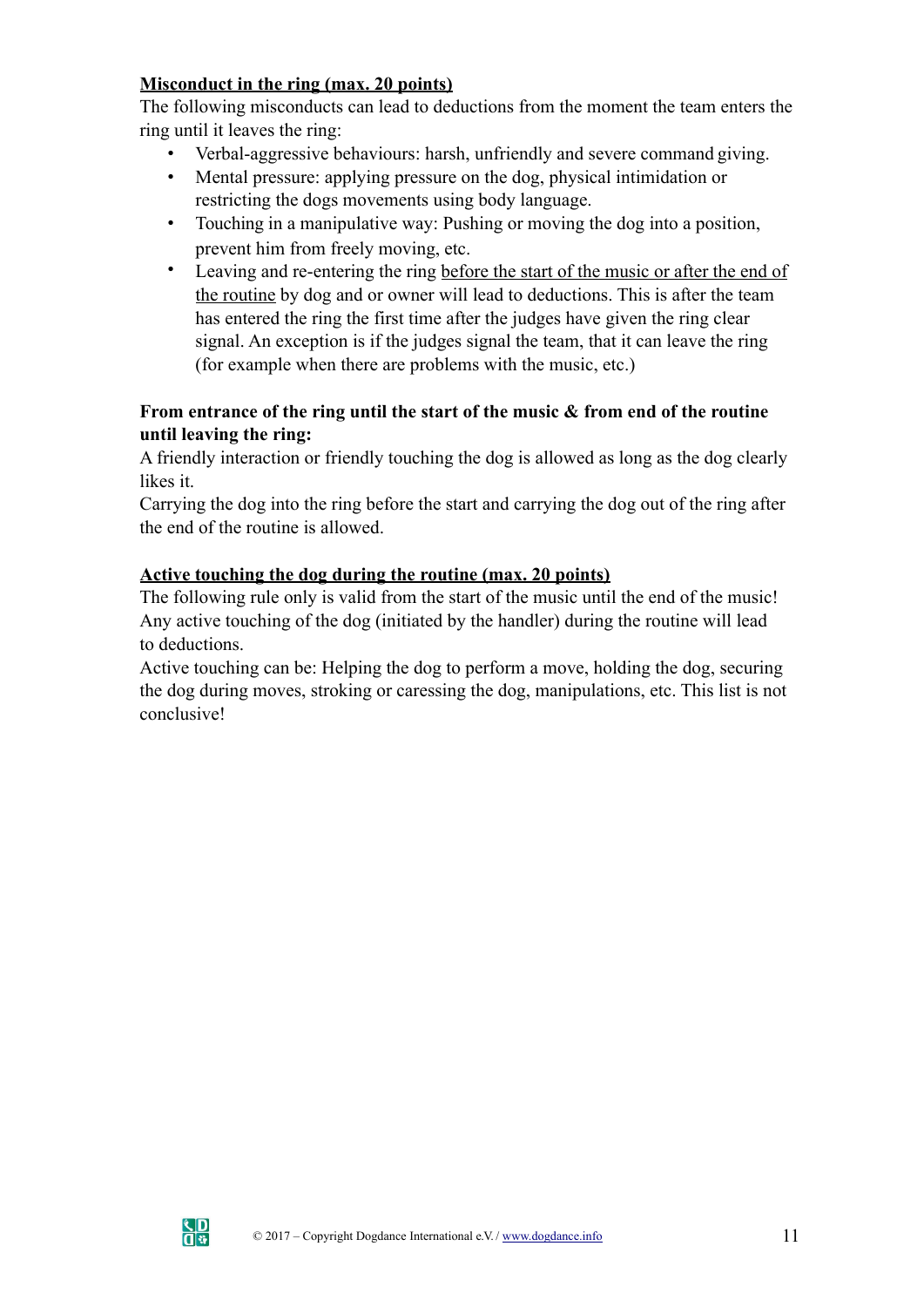# **Disqualifications**

Any disqualification must be by the unanimous decision of the judges. Disqualification is not impugnable! After a disqualification, it is at judges' discretion whether to allow the team to finish their routine as a training round or to ask them leave the ring immediately. Even if the routine can be finished as a training round, no food is allowed in the ring (toys are ok)!

# **Leaving the ring**

- Leaving the ring by the dog during the routine lead to a disqualification, whereas leaving and re-entering the ring by the dog before and after the routine only leads to point deductions (Misconduct in the ring) at the discretion of the judges.
- An exception is, if the judges signal the team that it can leave the ring again (for example when there are problems with the music).
- ll four paws of the dog need to stay in the ring at any time. If the dog passes the line with one paw, he will be disqualified.
- This rule can be enforced by the ring steward using a line at the entrance and exit of the ring.
- A paw on the line will count as in the ring.
- In case of doubt the decision should be in favour of the team.
- The ring steward is responsible for surveillance of the line.

# **Use of training aids in an official class**

- A training aid can be (list not closed): Food, toys, clicker, targets, treat bags,etc.
- Rewarding the dog after entering the ring for the first time in an official classis never allowed.

## **Props**

- The props are not carried into the ring in one go.
- The dog pulls or carries a prop out of the ring.
- The dog interacts with the prop(s) after the end of routine (for example
- plays with it, does a trick with / on the prop, ...)

## **Soiling in the ring**

• If the dog soils in the ring, he will immediately be disqualified.

## **Unfair treatment of the dog**

- Unnecessary pressure, punishments or similar behaviours from the handler will not be tolerated!
- Too many manipulations of the dog (verbal, physical or mental).
- Excessive physical demands or jeopardizing the health of the dog.

## **Help from outside**

- After ring clearance by the steward only the next team is allowed to enter the ring.
- Any help from outside (no matter if it is unwanted or not) will lead to a disqualification.
- In case of a disturbance from outside the ring, the judges can authorize a rerun.

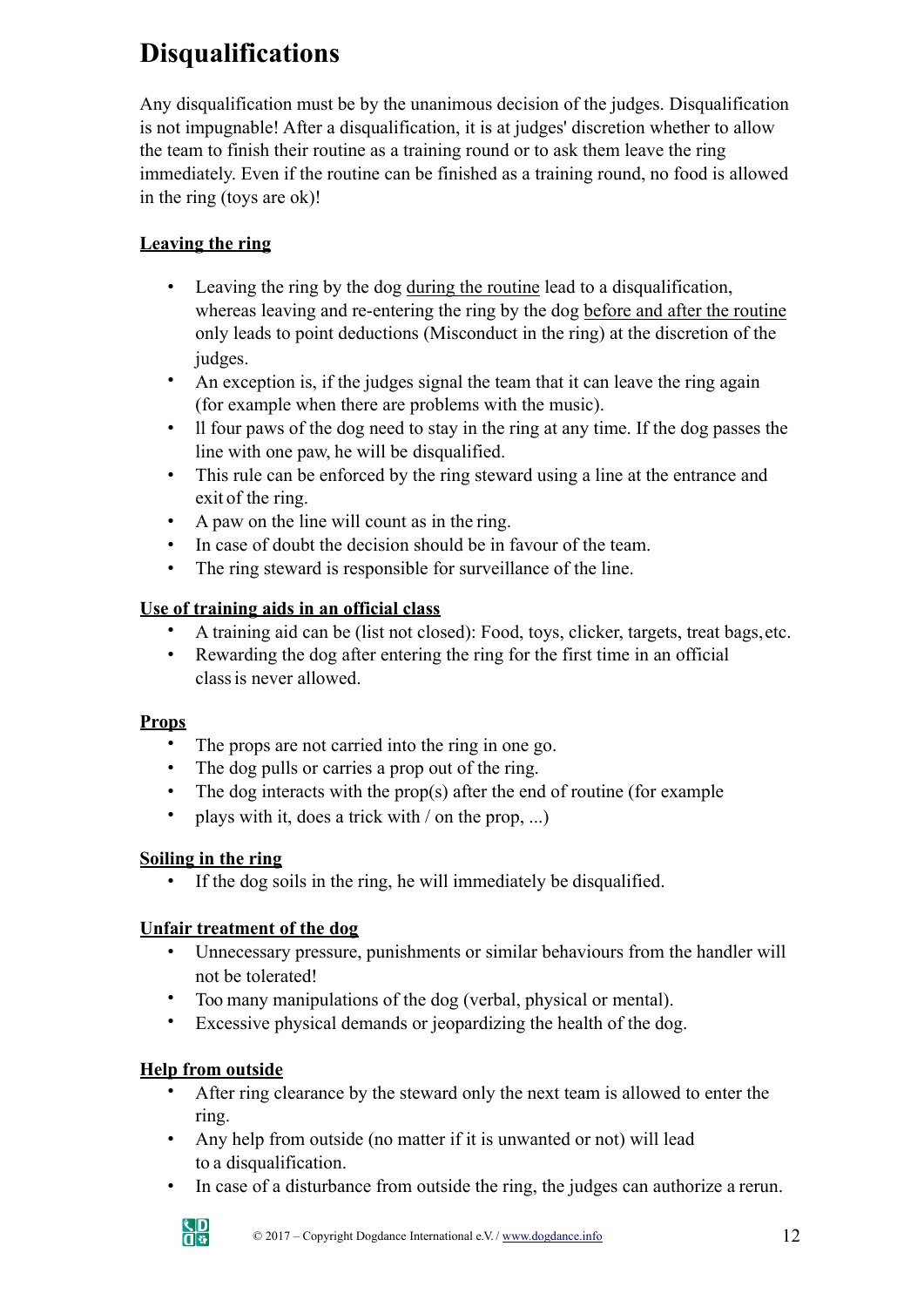# **Music Lengths**

# **Fun classes**

| Beginner:                                                        | Maximum | 2:00 |
|------------------------------------------------------------------|---------|------|
| Open:                                                            | Maximum | 4:00 |
| Seniors & Handicap:                                              | Maximum | 2:30 |
| Trio:                                                            | 1:30    | 3:00 |
| Quartet:                                                         | 1:30    | 3:00 |
| Groups:                                                          | 1:30    | 4:00 |
| Lucky Dip:                                                       | Maximum | 3:30 |
| (the handler can decide himself when the music should be stopped |         |      |

(the handler can decide himself when the music should be stopped!)

# **Official classes**

| Class $1$ :        | 1:30 | 2:30 |
|--------------------|------|------|
| Class $2$ :        | 2:15 | 3:15 |
| Class $3$ :        | 3:00 | 4:00 |
| Class Trio:        | 2:00 | 3:00 |
| Class Quartet:     | 2:00 | 3:00 |
| Seniors & Handicap | 1:30 | 2:30 |
| Juniors:           | 1:30 | 2:30 |

# **Time faults in the official classes**

- There is no tolerance in the above music lengths!
- The time displayed on the CD-Player is binding.
- One point will be deducted per second overtime or shortage.
- Lengths of music are verified by the DJ or any responsible person selected by the organiser, if possible in advance. Judges are to be informed if there are undercutsof the minimal length or exceedings of the maximum length.

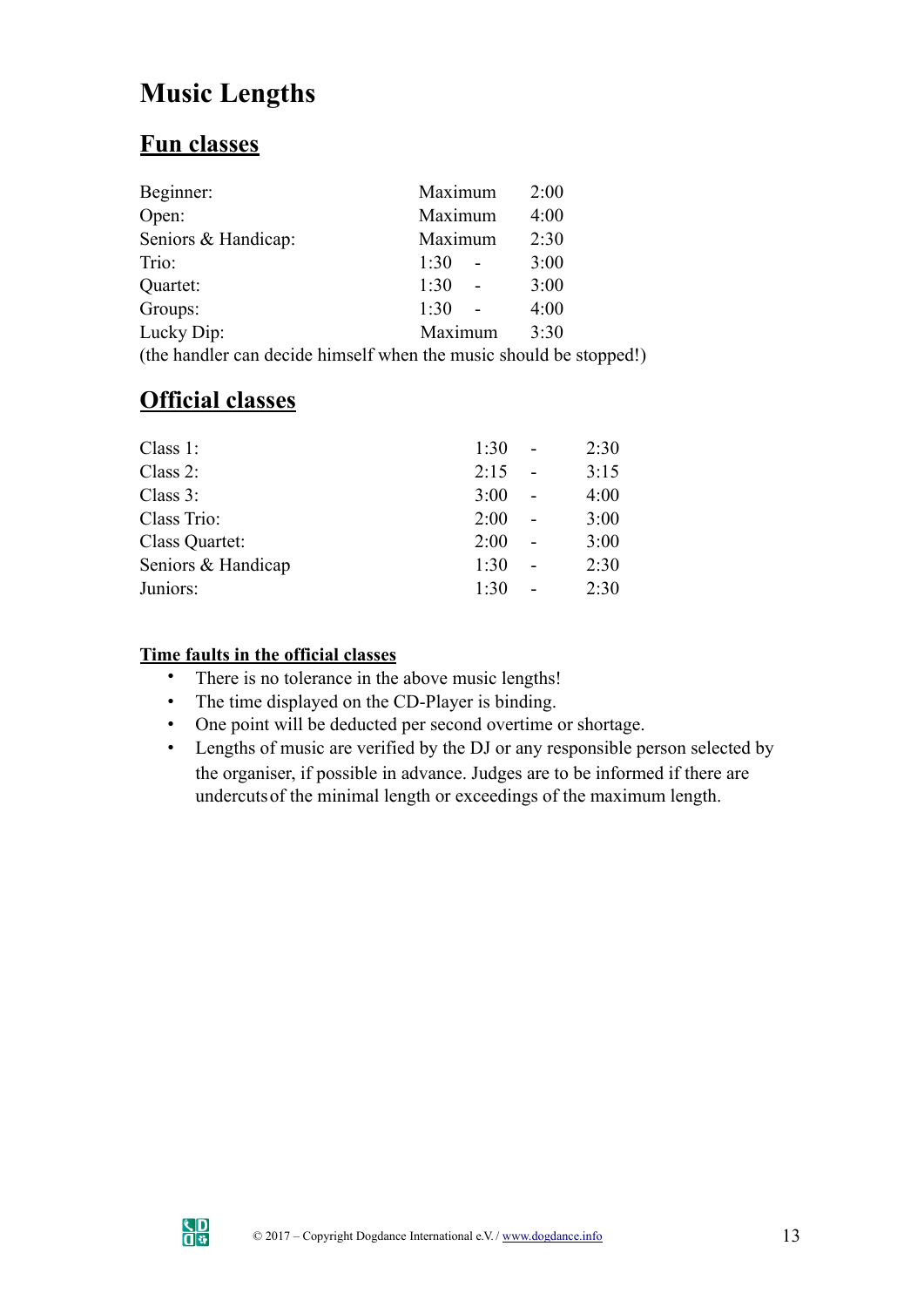# **Rules to enter and move up between classes Freestyle and HTM 1 - 3**

# **Class entries**

- Every new dog entered for the first time in an official class has to enter class 1.
- Handlers who compete in their division (Freestyle or HTM) already in class 3 without competing in the parallel division, may choose the entry class for this devision.
- Exceptions will be made for handlers who have already competed under different rules and would now like to enter competitions held under the rules of Dogdance.info.
	- o These teams can enter the class for which they feel eligible.
	- o Their results will then be entered in the record booklet. From this moment forth the team can only move up in accordance to the rules for moving up from class to class.
- Entries in the official classes **Juniors**, **Trio (only FS)** and **Quartet (only FS)**  are voluntary. For these classes no record booklet is required.
- Each dog can be entered in the class **Seniors and Handicap** according to the rules for this class.
- Once a dog is entered in one division (HTM or FS) in the class  $\mathcal{S}$ , Seniors & Handicap", he is no longer eligible for any other official class  $1-3$  in this division!
- But it is possible, that the dog is already in FS Seniors  $\&$  Handicap, but in the other division (HTM) still competes in one of the classes 1-3.

# **Moving up**

- Every team can collect moving-up points.
	- o If a team receives its 2nd moving-up point, the team **can** move up into the next higher class.
	- o If a team receives its 7th moving-up point, the team **has** to move up into the next higher class.
- Moving-up points will be given to all handlers receiving 85% or more points of the maximum points in their class.
- The points of the winner in each class is 100%

Example 1. Place  $160 \text{ points} =$  $100 \% 136$  points = 85%

Every team with 136 points or more will receive a moving-up point. Percentages will be rounded up to a tenth.

- Moving up into class 3:
	- Since it has been decided that the dog's minimum age for competing in class 3 is 3 years on the date of the competition, the team will remain in class 2, even after receiving its  $7<sup>th</sup>$  moving-up point, until the dog has reached the minimum age for class 3.

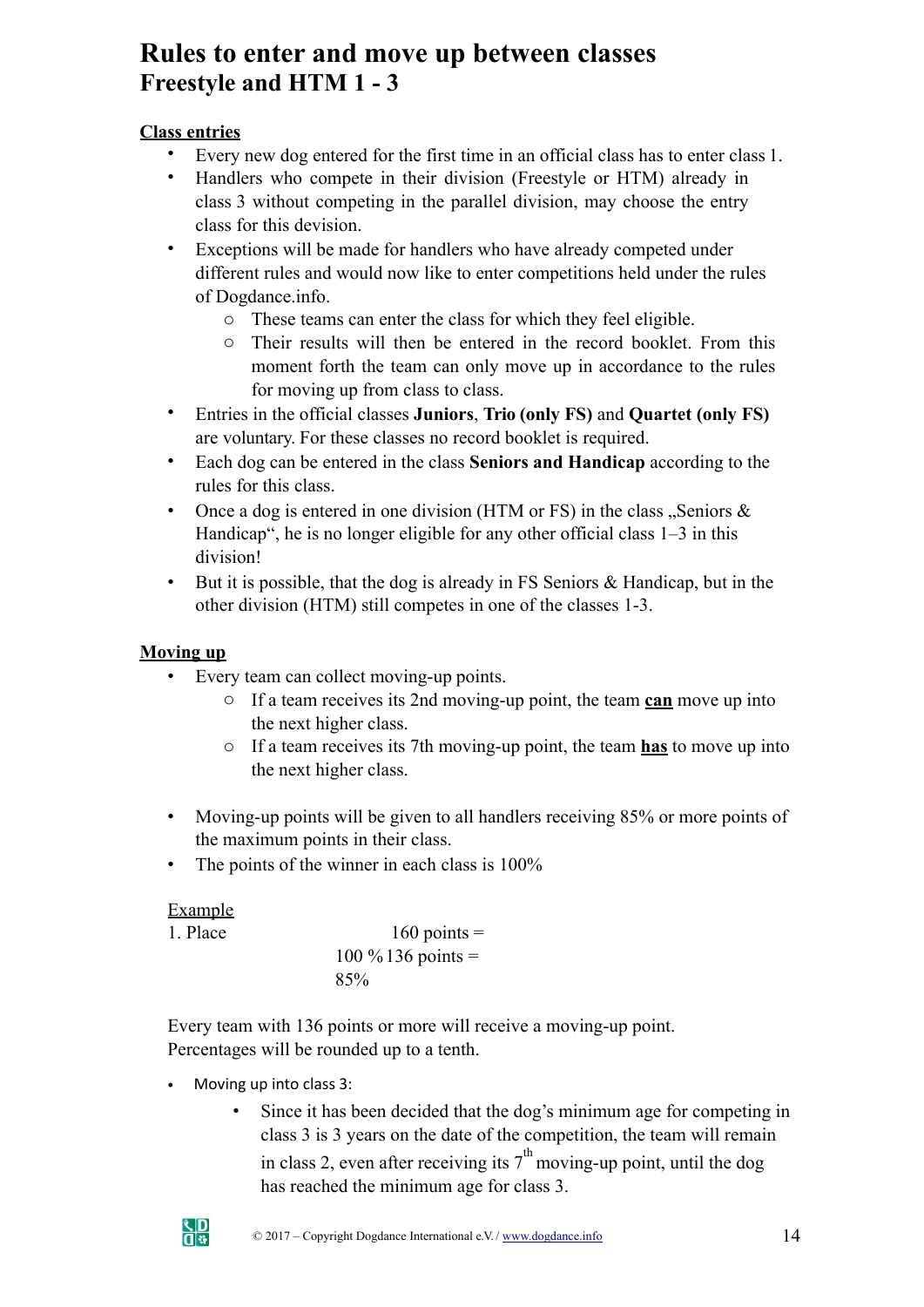# **Record booklet**

# **Who needs a record booklet**

- To enter in Fun classes, no record booklet is needed!
- To be able to verify compliance with the rules for moving up in classes, each team must have a record booklet to be eligible to enter in an official class 1-3 and Seniors & Handicap.
- The record booklet is valid for one team composed of one handler and one dog.
- If two handlers compete with the same dog, they will need two separate record booklets and the dog can therefore enter two different classes with the two handlers.
- There is a record booklet for FS and new a record booklet for HTM (marked by a HTM sticker).
- As of now the results will not be recorded in the same booklet any more. (Already recorded scores may be transferred into the new HTM booklet at the next competition by a judge).

# **Ordering a record booklet**

- The record booklet must be ordered in good time (allow 3-4 weeks for order and postage) **before** the first entry in an official class. It can be ordered online using the form "Record booklet" found on [www.dogdance.info](http://www.dogdance.info/)
- The record booklet costs 15 Euros for the booklet and postage.
- Members of the DDI will receive all record booklets for their dogs for free!
- There will be no record booklets handed out at competitions (they always need to be ordered prior to a competition online).

## **Start authorisation**

- Without a record booklet on the day of the competition, no entry in an official class 1-3 and Seniors & Handicap is possible.
- Competitors arriving at a competition without a record booklet can only present their routine in a Funclass.
- Prerequisites for foreign participants in a national OEC/Crufts qualification: The participating team must be in possession of a valid DDI licence/record booklet.

As a team, which has already started officially according to other regulations, can for the first start estimate its class individually according to DDI regulation, a start in a qualification tournament must not be this first start.

• Competitors have to make sure that they are eligible in the class they have entered in accordance with the rules of the DDI!

## **Entries in the record booklets**

- The organiser enters the achieved results, the percentage and moving-up pointsin the record booklet.
- The results of a competition will be cited in the record booklet only if the competition was held under the rules of the DDI!
- Starts in the classes Trio, Quartett and Juniors will not be recorded in the booklets.
- Only an official judge can sign the record booklets and validate the results!

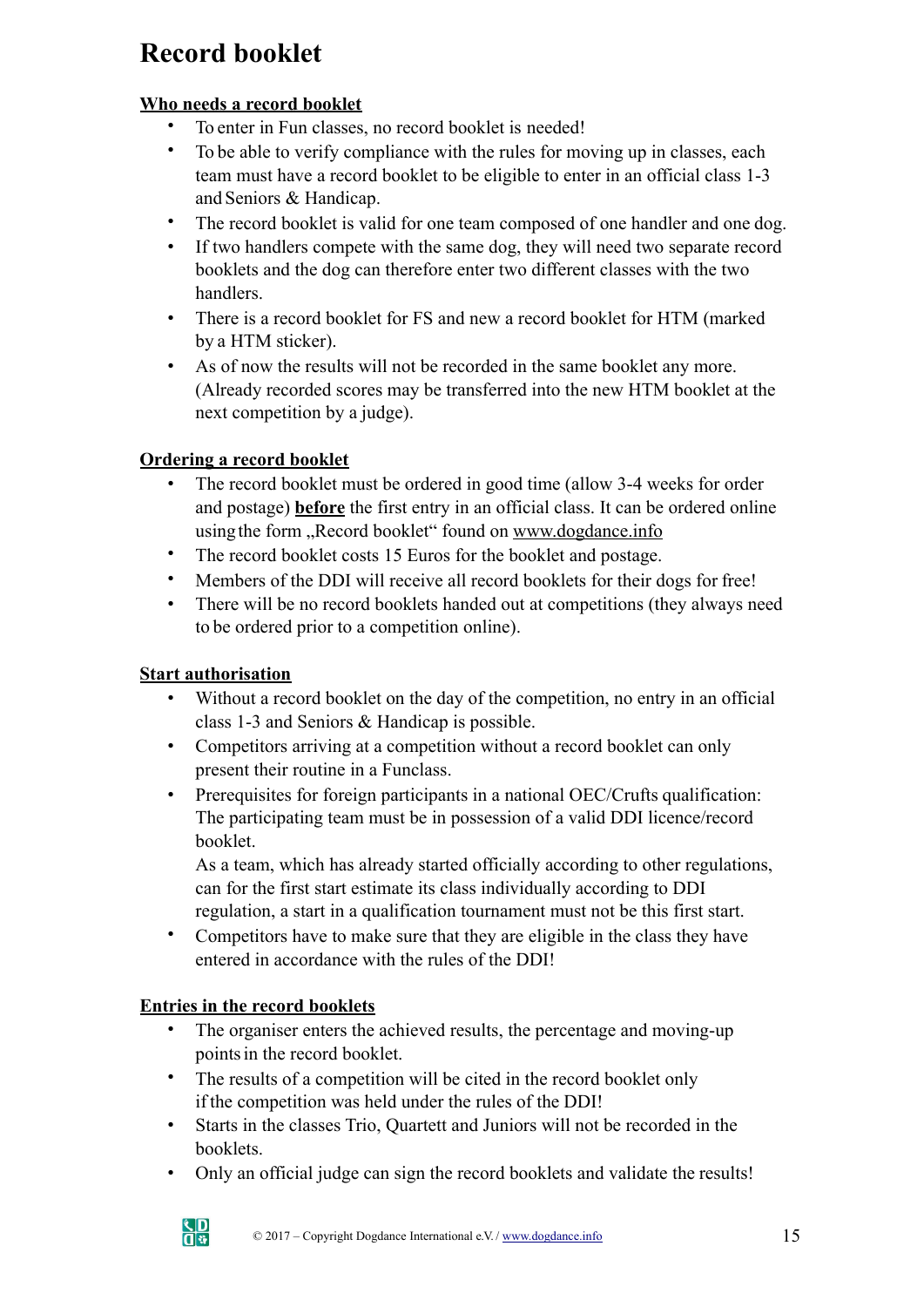# **Props**

# **General**

- Props may be carried into the ring by a helper
- Props have to be safe for both dog and handler.
- The use of props should enhance the routine and help the interpretation!
- Every prop carried into the ring has to be used in an appropriate manner in the choreography.
- It should be clearly visible that the handler is in control when the dog engages with the props.
- The props can be used for moves, for signalling, as a target, etc.
- But the use of a prop solely for luring or prompting moves will lead to points being deducted.
- Chewing on a prop, playing with it, destroying it, etc. will also lead to point deductions.
- The use of props should support and enhance the presentation and interpretation of the music!

# **Set-Up**

- There are only as many props allowed as the handler/helper can carry into the ring in one go by himself.
- To do so, the dog can be left outside the ring and be collected after the set-up of the props.
- The dog can also enter the ring with the handler at the same time and stay in the ring during the set-up.

# **At the end of the routine**

- The dog must not carry or pull a prop out of the ring. This could be seen as a (play)reward in the ring and would lead to a disqualification.
- After the routine, the dog is not allowed to interact in any way with the prop(s)! He should not touch it, do a move with or on it, play with it, etc. This would lead to a disqualification.
- At the end of the routine, dog and handler leave the ring without the props.
- The props will then be carried out of the ring by the ring-steward.

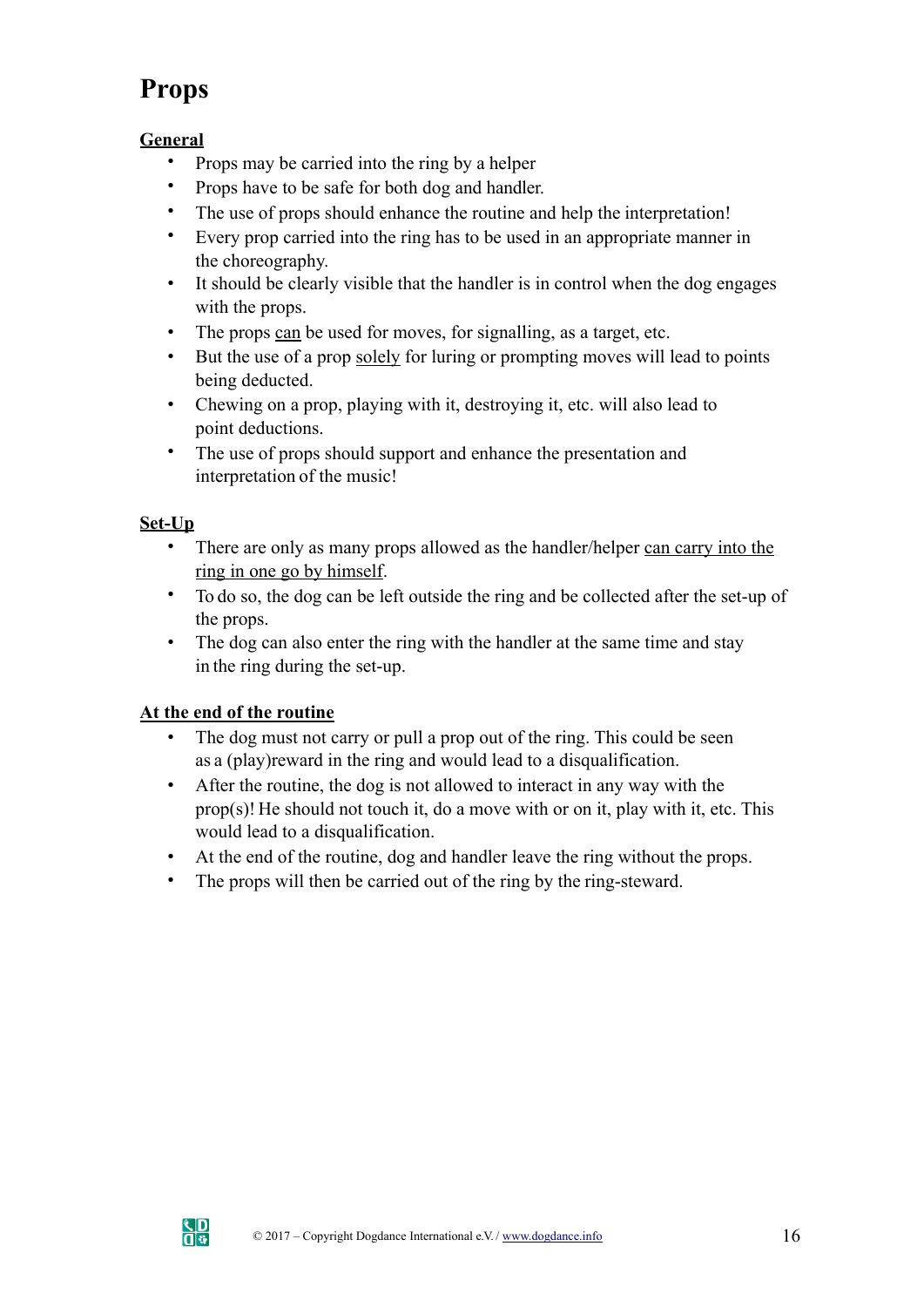# **Ring**

### **Floor & Ring borders**

- The floor in the ring should be as dog friendly as possible and should be non-slip.
- Grass or sand floors should be as level as possible.
- The ring should be fenced clearly and if possible with non-see-through barriers.
- The ring should whenever possible be totally enclosed.
- Is this not possible, there has to be a line at the entrance and exit of the ring. The ring steward will verify, that the dog does not cross this line and exit the ring.
- The type of flooring has to be stated in the invitation to a competition.

## **Ring size**

- For official classes the aim is a ring 12 x 15 meters or larger.
- The minimum ring size for an official class is  $8 \times 10$  meters.
- For International Championships (for example German Open) the ring size of at least 12 x 15 meters is necessary.
- For European or World Championships a ring size of 16 x20 meters or larger is necessary.
- In case of identical qualifications for Championships the organiser with the larger ring size will be preferred.
- For fun classes the ring can be smaller.
- The ring size must be stated in the invitation to the competition.

# **Other**

- The judges are seated on the long side of the ring.
- If possible there should be a space between the ring borders and the first row of spectators.
- There should be no dogs in the first row around the ring.
- There should be no food in the first row around the ring.

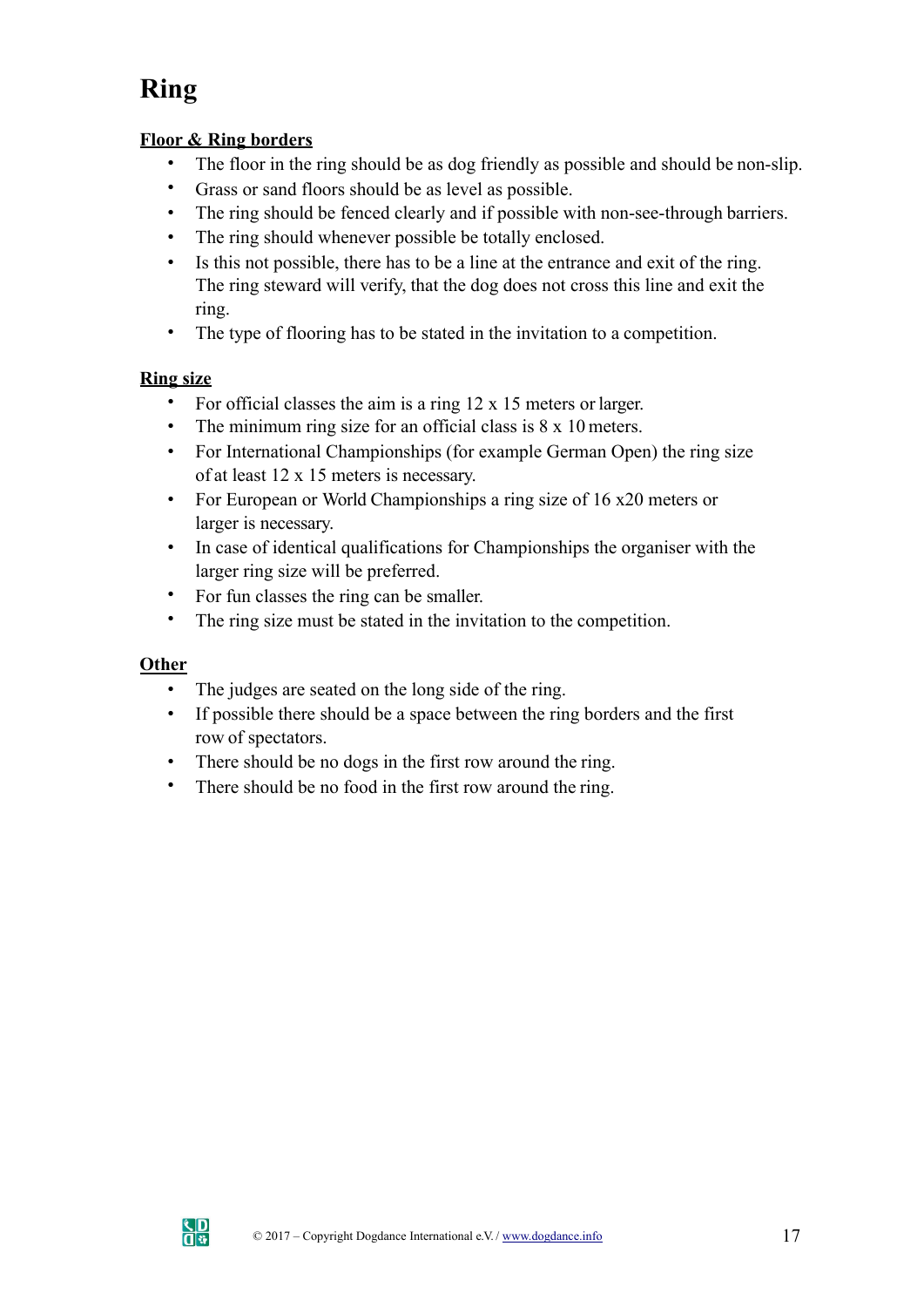# **Judges**

# **General**

- The decisions of the judges are **final** and **cannot be challenged** by the competitors.
- The competitors accept that although the judges will judge with maximum care the decisions will always be subjective to a certain extent.
- The judges always follow the Code of Conduct for Judges.
- They study further (music, dance, training, health, ...)
- A kilometer allowance (30 cent / kilometer) as well as board and lodging are tobe paid by the organiser.
- The judges will receive no other judging fees.
- A list of all official judges can be found on: [www.dogdance.info](http://www.dogdance.info/)

# **Judges accreditation**

- To receive judges' accreditation the aspirant first takes part in at least one judges' workshop.
- Afterwards he needs to shadow judge at least 80 routines (a minimum of 50 in an official and 30 in a fun class). This needs to be done under the supervision of an official judge.
- The 80x shadow judging needs to be accomplished at 2 competitions minimum.
- To retain judges' status, each judge needs to attend a judges' workshop or a judges' update workshop at least every two years.
- It is also desirable to take part in judges' meetings and conventions as often as possible to ensure discussion and communication among judges.
- All judges are members of Dogdance International e. V and free of membership fees during their active judging period. They represent the interests of DDI.
- Participation in the Dogdance-Convention is desirable!

## **Further rules**

- Only judges included in the list of official judges on [www.dogdance.infoa](http://www.dogdance.info/)re allowed to sign and validate the entries in the record booklets.
- The choice of judges for title contests is made by the organiser and given to the person responsible for judges of Dogdance International e.V. for approval. Only after that the judges can be booked.
- If there is no consensus about the proposed judges, the person responsible for judges has the final say.
- The organiser of title contests pledges the judges and sets up according contracts with them. In order to guarantee a smooth schedule, the person responsible for judges supports the organiser by checking the proposals of judges in good time– meaning that answers regarding approval/disapproval of judge proposals are received within 14 days after request. Should there be no answer from the person responsible for judges, it is taken as tacit consent.

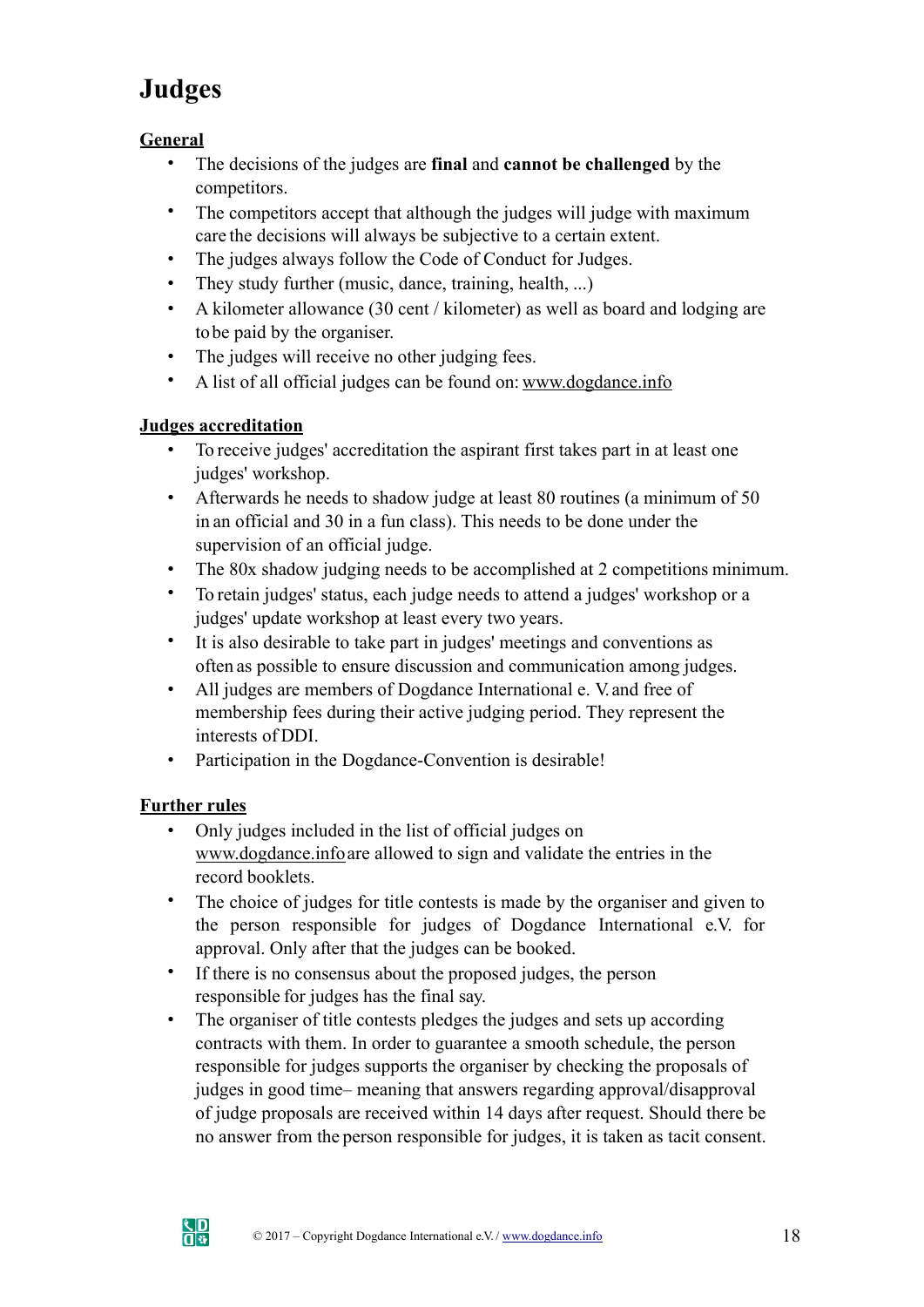#### **Number of judges per class**

- To judge fun classes at least 2 judges have to be present at the judges' table.
- Generally it is up to the organiser to plan with 2 or 3 judges for fun classes. For official classes at least 3 judges are required.
- For an official class there are always 3 judges necessary.
- Judges from other associations can be invited if they have enough judging experience and are thoroughly briefed before the competition.
- At least one official judge (see list of official judges on [www.dogdance.info\)](http://www.dogdance.info/) needs to be present.
- For Championships (for example German Open, European Championship, etc.) there are always four judges needed. This goes for the Qualification as well asthe Finals.
- For Championship Qualifications the same judges may be appointed as for the Championship Finals.

#### **Number of judges necessary per competition**

- One-day competition:
	- $\circ$  Max. 40 competitors  $\rightarrow$  Minimum 2 judges
	- $\circ$  More than 40 competitors  $\rightarrow$  Minimum 3 judges
- Competitions over two or more days
	- $\circ$  Max. 40 competitors / day  $\rightarrow$  Minimum 2 judges
		-
	- $\circ$  More than 40 competitors / day  $\rightarrow$  Minimum 3 judges

#### **Special rule for small competitions**

- One-day competitions Only Funclasses:
	- o Max. 40 competitors total

 $\rightarrow$  The competition can be organised with two judges, in agreement with the committee of the DDI also with one official judge and one shadow judge.

- One-day competition Fun and Official Classes
	- o Max. 20 entries in the official classes and max. 40 entries in total  $\rightarrow$  The competition can be organised with 2 official judges.
- Competition over two or more days Fun and Official Classes
	- o Max. 20 entries in the official classes and max. 40 entries in total per day  $\rightarrow$  The competition can be organised with 2 official judges.
- More judges are always better, if in doubt, the organiser should get in touch with the head judge in time!

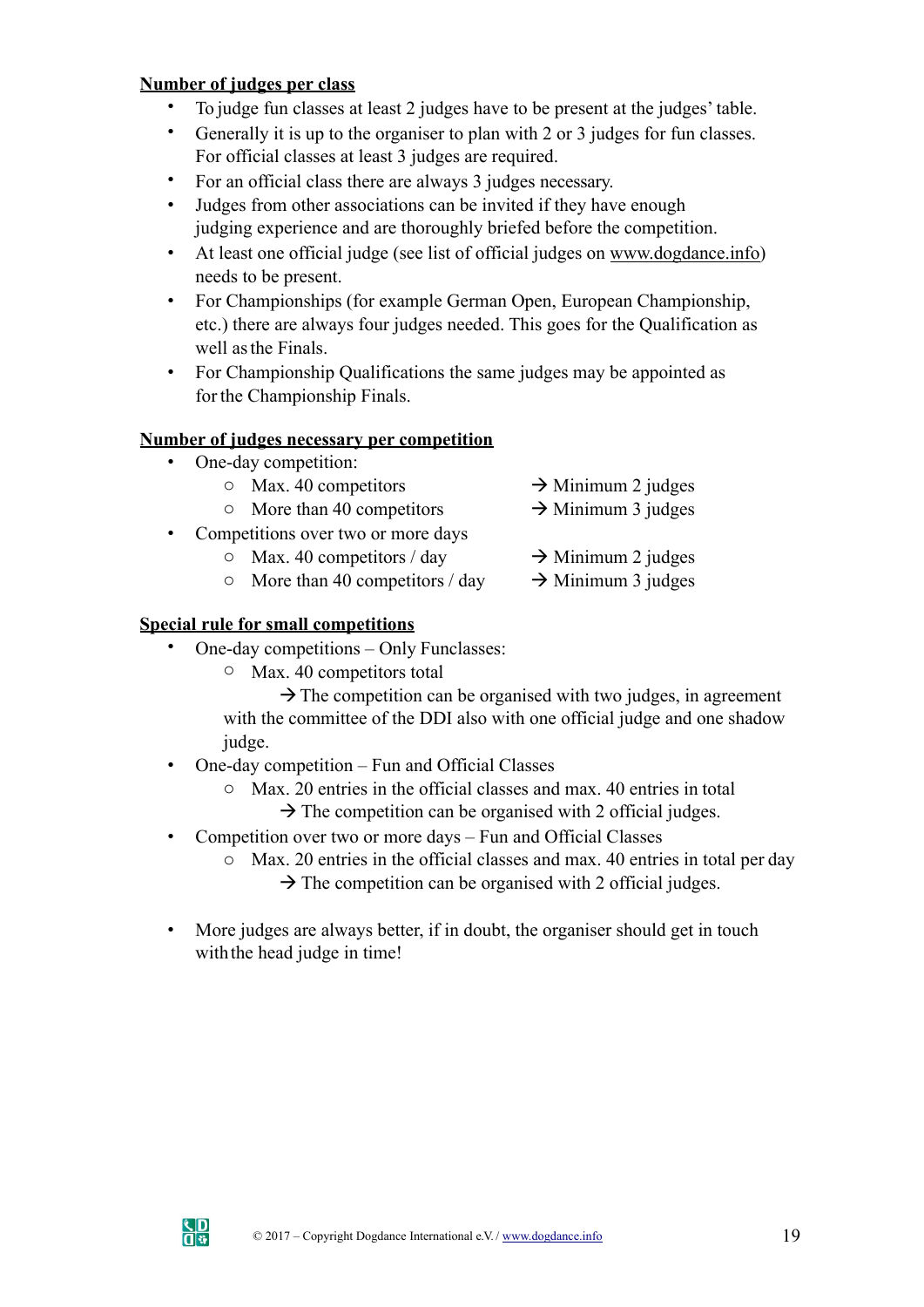# **Head judge**

To help the organisers and provide a contact person on the day in case of problems.

The head judge is a contact person for:

- w judges
- Problems, questions, complaints

## **Selection and duties of the head judge**

- The head judge will be selected from among the judges booked for the competition.
- The organiser contacts all his booked judges at the latest 8 weeks before the competition.
- The judges will then decide among themselves which will take the post as head judge for that competition.
- The organiser can announce his head judge in the invitation and the website ofthe competition.
- The head judge will communicate all the decisions of the judges, not only to the handlers but also to the spectators and organisers.
- If the head judge is not present (for example due to a break, his own entry in the competition, etc.) he has to designate another judge as a replacement.
- The head judge ensures a plausibility check in each class by a judge (who judged the respective class).

## **Allocation of work to judges**

- The head judge allocates the work to judges during the competition.
- The head judge will make clear arrangements with the organiser regarding time schedules and allocation of work to judges at the latest 1 week before the competition.
- A break has to be arranged after a maximum of 20 routines. Otherwise the teamof judges has to be rotated.
- If more than 20 routines are to be run consecutively, all judges have to agree.
- The head judge collects all requests for shadow judging up to 4 weeks before the competition.
- He then allocates the shadow judges among the judges.
- Enough time has to be scheduled not only for working with the shadow judges during the competition but also for a debriefing after the class.

## **Participation of the head judge in the competition**

- The head judge can enter official as well as fun classes.
- The head judge receives moving-up points like all participants, which are entered in her/his record booklet.

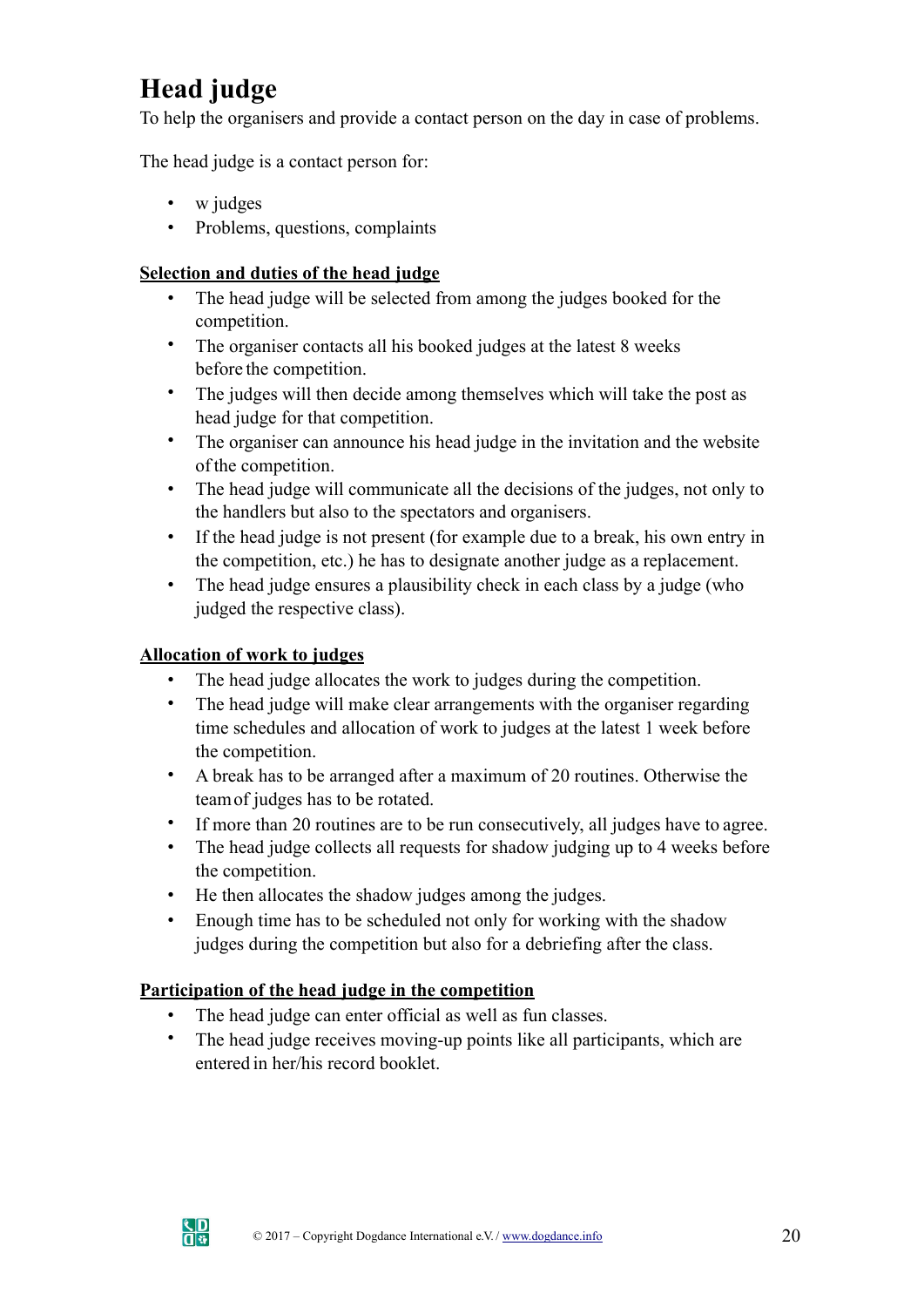# **Organisation of a competition**

# **General**

- Organisers can find all necessary information in regard to organising a Dogdance competition in the manual for organisers which can be found in the download section on [www.dogdance.info](http://www.dogdance.info/)
- If an organiser has questions he can ask the head judge or contact Dogdance International e.V. for further information.

# **Responsibilities of the organiser**

- The size of the ring has to be in accordance with the announcement.
- The floor is preferably non-slip.
- A preparation area/ring for the participating teams is available.
- Direct access from the preparation area/ring to the main ring is assured.
- The ring should be fenced clearly and if possible with non-see-through barriers.

# **Scheduling of handlers' activities**

- The handler proceeds into the preparation area before his entry.
- He will then be collected in the preparation area and led into the ring.
- The start number does not need to be presented to the judges.
- It can be handed to the steward before going into the ring.
- Handlers in the ring have to take their starting position as quickly as possible and without any hesitation.
- In a Fun class, at the end of the routine the dog can be rewarded directly in the ring.
- The judges will then give short verbal feedback directly after the routine.
- In an official class, at the end of the routine handler and dog should leave the ring directly.
- All props have to be left in the ring and will be taken out by the ring steward afterwards.
- The dog is not allowed to interact in any way with his props after the end of the routine (see Disqualifications).
- After the dog has left the ring at the end of the routine he is not allowed to reenter
- It is appreciated by the organiser and the spectators if the handlers appear with their dog and the costume (or part of the costume/props) at the prize giving ceremony.